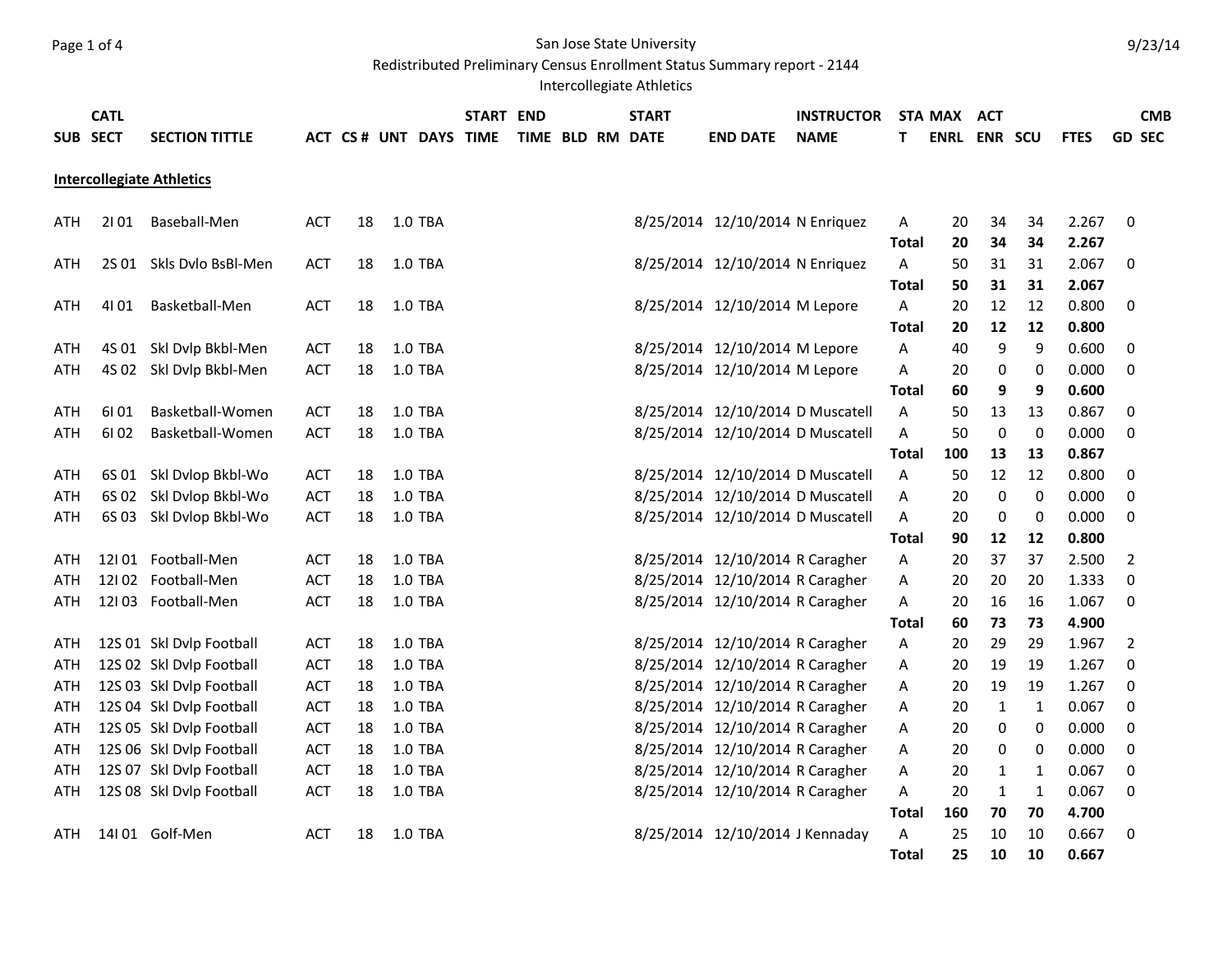## Page 2 of 4 San Jose State University

Redistributed Preliminary Census Enrollment Status Summary report - 2144

Intercollegiate Athletics

|     | <b>CATL</b> |                          |            |    |                        | <b>START END</b> |  | <b>START</b>     |                                 | <b>INSTRUCTOR</b>                 |              | STA MAX             | <b>ACT</b>       |              |             | <b>CMB</b>    |
|-----|-------------|--------------------------|------------|----|------------------------|------------------|--|------------------|---------------------------------|-----------------------------------|--------------|---------------------|------------------|--------------|-------------|---------------|
|     | SUB SECT    | <b>SECTION TITTLE</b>    |            |    | ACT CS # UNT DAYS TIME |                  |  | TIME BLD RM DATE | <b>END DATE</b>                 | <b>NAME</b>                       | т            | <b>ENRL ENR SCU</b> |                  |              | <b>FTES</b> | <b>GD SEC</b> |
|     |             |                          |            |    |                        |                  |  |                  |                                 |                                   |              |                     |                  |              |             |               |
| ATH |             | 14S 01 Skl Dvlp Golf-Men | <b>ACT</b> | 19 | 1.0 TBA                |                  |  |                  | 8/25/2014 12/10/2014 J Kennaday |                                   | A            | 25                  | 8                | 8            | 0.533       | 0             |
| ATH |             | 14S 02 Skl Dvlp Golf-Men | <b>ACT</b> | 19 | 1.0 TBA                |                  |  |                  | 8/25/2014 12/10/2014 J Kennaday |                                   | A            | 20                  | 0                | 0            | 0.000       | $\mathbf 0$   |
|     |             |                          |            |    |                        |                  |  |                  |                                 |                                   | Total        | 45                  | 8                | 8            | 0.533       |               |
| ATH |             | 16I01 Golf-Women         | <b>ACT</b> | 19 | 1.0 TBA                |                  |  |                  | 8/25/2014 12/10/2014 J Dormann  |                                   | A            | 25                  | 7                | 7            | 0.467       | $\mathbf 0$   |
|     |             |                          |            |    |                        |                  |  |                  |                                 |                                   | <b>Total</b> | 25                  | 7                | 7            | 0.467       |               |
| ATH |             | 16S 01 Skl Dvlp Golf-Wo  | ACT        | 19 | 1.0 TBA                |                  |  |                  | 8/25/2014 12/10/2014 D Dormann  |                                   | A            | 25                  | 3                | 3            | 0.200       | 0             |
|     |             |                          |            |    |                        |                  |  |                  |                                 |                                   | <b>Total</b> | 25                  | 3                | 3            | 0.200       |               |
| ATH |             | 20101 Gymnastics-Women   | <b>ACT</b> | 19 | 1.0 TBA                |                  |  |                  | 8/25/2014 12/10/2014 W Wright   |                                   | A            | 50                  | 14               | 14           | 0.933       | 0             |
|     |             |                          |            |    |                        |                  |  |                  |                                 |                                   | <b>Total</b> | 50                  | 14               | 14           | 0.933       |               |
| ATH |             | 20S 01 Skls Dvlp Gym-Wo  | ACT        | 19 | 1.0 TBA                |                  |  |                  | 8/25/2014 12/10/2014 W Wright   |                                   | A            | 40                  | 11               | 11           | 0.733       | 0             |
| ATH |             | 20S 02 Skls Dvlp Gym-Wo  | <b>ACT</b> | 19 | 1.0 TBA                |                  |  |                  | 8/25/2014 12/10/2014 W Wright   |                                   | Α            | 20                  | $\boldsymbol{0}$ | $\mathbf 0$  | 0.000       | 0             |
|     |             |                          |            |    |                        |                  |  |                  |                                 |                                   | <b>Total</b> | 60                  | 11               | 11           | 0.733       |               |
| ATH |             | 26I01 Tennis-Women       | <b>ACT</b> | 19 | 1.0 TBA                |                  |  |                  | 8/25/2014 12/10/2014 S Malroux  |                                   | A            | 40                  | 3                | 3            | 0.200       | $\mathbf 0$   |
|     |             |                          |            |    |                        |                  |  |                  |                                 |                                   | <b>Total</b> | 40                  | 3                | 3            | 0.200       |               |
| ATH |             | 26S 01 Skl Dvlp Ten-Wo   | ACT        | 19 | 1.0 TBA                |                  |  |                  | 8/25/2014 12/10/2014 S Malroux  |                                   | A            | 40                  | $\overline{2}$   | 2            | 0.133       | 0             |
|     |             |                          |            |    |                        |                  |  |                  |                                 |                                   | <b>Total</b> | 40                  | $\overline{2}$   | $\mathbf{2}$ | 0.133       |               |
| ATH |             | 30I01 Soccer-Men         | <b>ACT</b> | 19 | 1.0 TBA                |                  |  |                  | 8/25/2014 12/10/2014 S Tobin    |                                   | Α            | 50                  | 23               | 23           | 1.533       | $\pmb{0}$     |
| ATH |             | 30I02 Soccer-Men         | ACT        | 19 | 1.0 TBA                |                  |  |                  | 8/25/2014 12/10/2014 S Tobin    |                                   | A            | 20                  | $\mathbf{1}$     | $\mathbf{1}$ | 0.067       | 0             |
|     |             |                          |            |    |                        |                  |  |                  |                                 |                                   | <b>Total</b> | 70                  | 24               | 24           | 1.600       |               |
| ATH |             | 30S 01 Skls Dvlp Soccer  | <b>ACT</b> | 19 | 1.0 TBA                |                  |  |                  | 8/25/2014 12/10/2014 S Tobin    |                                   | Α            | 50                  | 21               | 21           | 1.400       | 0             |
| ATH |             | 30S 02 Skls Dvlp Soccer  | ACT        | 19 | 1.0 TBA                |                  |  |                  | 8/25/2014 12/10/2014 S Tobin    |                                   | A            | 20                  | 0                | 0            | 0.000       | 0             |
|     |             |                          |            |    |                        |                  |  |                  |                                 |                                   | Total        | 70                  | 21               | 21           | 1.400       |               |
| ATH |             | 32I01 Softball-Women     | <b>ACT</b> | 18 | 1.0 TBA                |                  |  |                  | 8/25/2014 12/10/2014 C Hardee   |                                   | A            | 50                  | 25               | 25           | 1.667       | 0             |
|     |             |                          |            |    |                        |                  |  |                  |                                 |                                   | <b>Total</b> | 50                  | 25               | 25           | 1.667       |               |
| ATH |             | 32S 01 Skl Dvlp Sftbl Wo | ACT        | 18 | 1.0 TBA                |                  |  |                  | 8/25/2014 12/10/2014 C Hardee   |                                   | A            | 50                  | 14               | 14           | 0.933       | 0             |
| ATH |             | 32S 02 Skl Dvlp Sftbl Wo | ACT        | 18 | 1.0 TBA                |                  |  |                  | 8/25/2014 12/10/2014 C Hardee   |                                   | A            | 20                  | 1                | 1            | 0.067       | $\mathbf 0$   |
|     |             |                          |            |    |                        |                  |  |                  |                                 |                                   | <b>Total</b> | 70                  | 15               | 15           | 1.000       |               |
| ATH |             | 34I 01 Swimming-Women    | <b>ACT</b> | 19 | 1.0 TBA                |                  |  |                  | 8/25/2014 12/10/2014 S Hopkins  |                                   | A            | 50                  | 26               | 26           | 1.733       | 0             |
|     |             |                          |            |    |                        |                  |  |                  |                                 |                                   | <b>Total</b> | 50                  | 26               | 26           | 1.733       |               |
| ATH |             | 34S 01 Skl Dvlp Swim-Wo  | ACT        | 19 | 1.0 TBA                |                  |  |                  | 8/25/2014 12/10/2014 S Hopkins  |                                   | A            | 50                  | 15               | 15           | 1.000       | 0             |
|     |             |                          |            |    |                        |                  |  |                  |                                 |                                   | <b>Total</b> | 50                  | 15               | 15           | 1.000       |               |
| ATH |             | 36I 01 Volleyball-Women  | <b>ACT</b> | 18 | 1.0 TBA                |                  |  |                  |                                 | 8/25/2014 12/10/2014 J Shepardson | A            | 50                  | 12               | 12           | 0.800       | 0             |
|     |             |                          |            |    |                        |                  |  |                  |                                 |                                   | Total        | 50                  | 12               | 12           | 0.800       |               |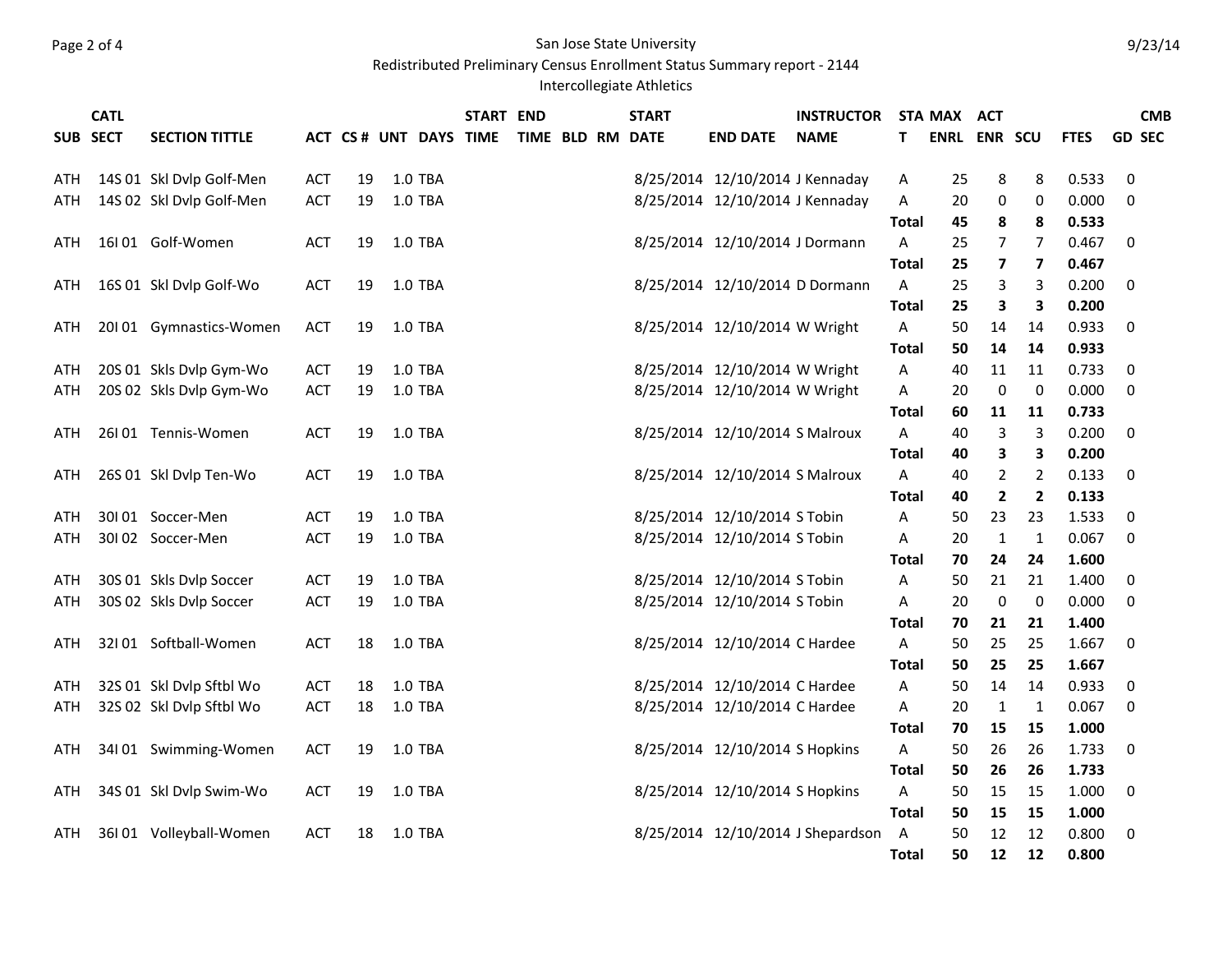## Page 3 of 4 San Jose State University

Redistributed Preliminary Census Enrollment Status Summary report - 2144

## Intercollegiate Athletics

|            | <b>CATL</b> |                           |            |    |                        | <b>START END</b> |  | <b>START</b>     |                               | <b>INSTRUCTOR</b>                    |              | STA MAX             | ACT |         |             |                | <b>CMB</b>    |
|------------|-------------|---------------------------|------------|----|------------------------|------------------|--|------------------|-------------------------------|--------------------------------------|--------------|---------------------|-----|---------|-------------|----------------|---------------|
|            | SUB SECT    | <b>SECTION TITTLE</b>     |            |    | ACT CS # UNT DAYS TIME |                  |  | TIME BLD RM DATE | <b>END DATE</b>               | <b>NAME</b>                          |              | <b>ENRL ENR SCU</b> |     |         | <b>FTES</b> |                | <b>GD SEC</b> |
|            |             |                           |            |    |                        |                  |  |                  |                               |                                      |              |                     |     |         |             |                |               |
| <b>ATH</b> |             | 36S 01 Skls Dylp Vlybl-Wo | ACT        | 18 | <b>1.0 TBA</b>         |                  |  |                  |                               | 8/25/2014 12/10/2014 J Shepardson A  |              | 50                  | 8   | 8       | 0.533       | 0              |               |
| ATH        |             | 36S 02 Skls Dvlp Vlybl-Wo | ACT        | 18 | 1.0 TBA                |                  |  |                  |                               | 8/25/2014 12/10/2014 J Shepardson    | A            | 20                  | 1   | 1       | 0.067       | 0              |               |
|            |             |                           |            |    |                        |                  |  |                  |                               |                                      | <b>Total</b> | 70                  | 9   | 9       | 0.600       |                |               |
| ATH        |             | 42101 Cross Country Wmn   | <b>ACT</b> | 18 | 1.0 TBA                |                  |  |                  | 8/25/2014 12/10/2014 K Watson |                                      | A            | 20                  | 15  | 15      | 1.000       | 0              |               |
| ATH        | 42102       | <b>Cross Country Wmn</b>  | <b>ACT</b> | 18 | 1.0 TBA                |                  |  |                  | 8/25/2014 12/10/2014 K Watson |                                      | A            | 20                  | 0   | 0       | 0.000       | 0              |               |
|            |             |                           |            |    |                        |                  |  |                  |                               |                                      | <b>Total</b> | 40                  | 15  | 15      | 1.000       |                |               |
| ATH        |             | 42S 01 Skls Dvlp Crs Ctry | ACT        | 18 | 1.0 TBA                |                  |  |                  | 8/25/2014 12/10/2014 K Watson |                                      | A            | 20                  | 9   | 9       | 0.600       | 0              |               |
| ATH        |             | 42S 02 Skls Dvlp Crs Ctry | <b>ACT</b> | 18 | 1.0 TBA                |                  |  |                  | 8/25/2014 12/10/2014 K Watson |                                      | A            | 20                  | 0   | 0       | 0.000       | $\mathbf 0$    |               |
|            |             |                           |            |    |                        |                  |  |                  |                               |                                      | <b>Total</b> | 40                  | 9   | 9       | 0.600       |                |               |
| ATH        |             | 44101 Soccer Women        | <b>ACT</b> | 18 | 1.0 TBA                |                  |  |                  | 8/25/2014 12/10/2014 L Hanson |                                      | A            | 40                  | 17  | 17      | 1.133       | - 0            |               |
|            |             |                           |            |    |                        |                  |  |                  |                               |                                      | <b>Total</b> | 40                  | 17  | 17      | 1.133       |                |               |
| ATH        |             | 44S 01 Skls Dylp Soccer W | <b>ACT</b> | 18 | 1.0 TBA                |                  |  |                  | 8/25/2014 12/10/2014 L Hanson |                                      | A            | 40                  | 17  | 17      | 1.150       | $\overline{1}$ |               |
|            |             |                           |            |    |                        |                  |  |                  |                               |                                      | <b>Total</b> | 40                  | 17  | 17      | 1.150       |                |               |
| <b>ATH</b> |             | 46101 Water Polo Women    | <b>ACT</b> | 18 | 1.0 TBA                |                  |  |                  | 8/25/2014 12/10/2014 J Bega   |                                      | A            | 40                  | 16  | 16      | 1.067       | 0              |               |
|            |             |                           |            |    |                        |                  |  |                  |                               |                                      | <b>Total</b> | 40                  | 16  | 16      | 1.067       |                |               |
| ATH        |             | 46S 01 Skls Dvlp Wtr Plo  | <b>ACT</b> | 18 | 1.0 TBA                |                  |  |                  | 8/25/2014 12/10/2014 J Bega   |                                      | A            | 40                  | 12  | 12      | 0.800       | $\mathbf 0$    |               |
|            |             |                           |            |    |                        |                  |  |                  |                               |                                      | <b>Total</b> | 40                  | 12  | 12      | 0.800       |                |               |
| ATH        |             | 48101 Cross Country Men   | <b>ACT</b> | 18 | 1.0 TBA                |                  |  |                  | 8/25/2014 12/10/2014 K Watson |                                      | A            | 20                  | 3   | 3       | 0.200       | $\mathbf 0$    |               |
|            |             |                           |            |    |                        |                  |  |                  |                               |                                      | <b>Total</b> | 20                  | 3   | 3       | 0.200       |                |               |
| <b>ATH</b> |             | 48S 01 Skls Dvlp Crs Ctry | <b>ACT</b> | 18 | 1.0 TBA                |                  |  |                  | 8/25/2014 12/10/2014 K Watson |                                      | A            | 20                  | 3   | 3       | 0.200       | 0              |               |
|            |             |                           |            |    |                        |                  |  |                  |                               |                                      | <b>Total</b> | 20                  | 3   | 3       | 0.200       |                |               |
|            |             |                           |            |    |                        |                  |  |                  |                               | Intercollegiate Athletics Total 1630 |              |                     |     | 551 551 | 36.817      |                |               |
|            |             |                           |            |    |                        |                  |  |                  |                               |                                      |              |                     |     |         |             |                |               |